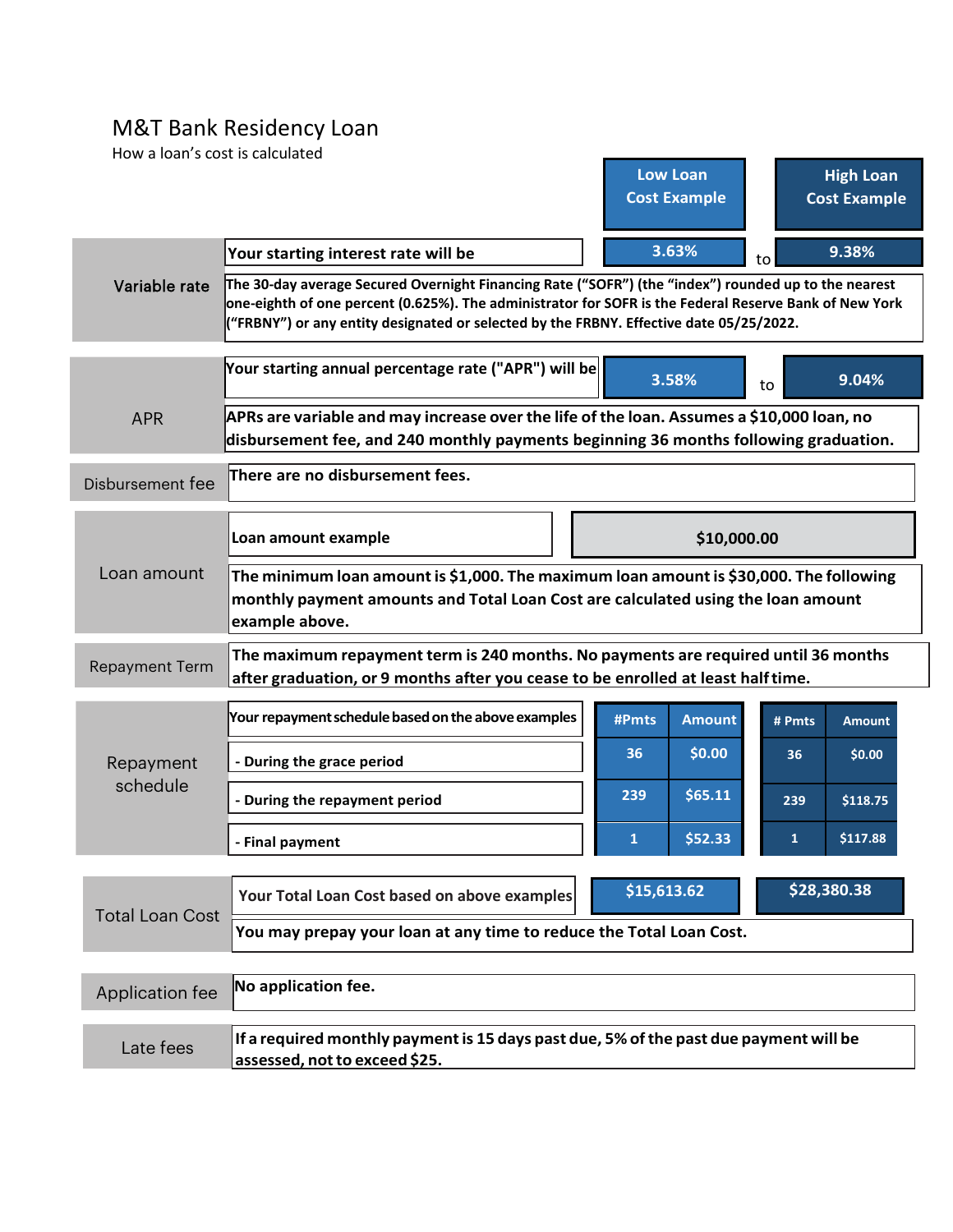M&T Bank Residency Loans are funded by M&T Bank and are intended to cover expenses not included in your school's cost of attendance. Interest is charged starting when the funds are sent to you. For those who graduate, the grace period is 36 months. For those who withdrawal or whose attendance falls below half-time status, the grace period is 9 months. Once principal and interest repayment begins, any Unpaid Interest will be added to Current Principal, increasing the Total Loan Cost. Variable rates may increase over the life of the loan. Advertised variable rates reflect the starting range of rates and may vary outside of that range over the life of the loan. Advertised APRs assume a \$20,000 loan disbursed at the time of student's graduation from school. Index is the 30-day Average Secured Overnight Financing Rate (SOFR) rounded up to the nearest one-eighth of one percent. This loan is for students who are pursuing or have received a M.D., D.O., D.D.S., D.M.D., D.P.M., D.V.M., or V.M.D. degree. Students must be enrolled at least half-time in their final year of study at a participating allopathic, osteopathic, podiatric, dental, or veterinary medicine school, or have graduated from one within the past 12 months. This loan is subject to credit approval, identity verification, and signed loan documents. Student or cosigner must meet the age of majority in their state of residence. Students who are not U.S. citizens or U.S. permanent residents must reside in the U.S., graduate from, or attend school in the U.S., apply with a creditworthy cosigner (who must be a U.S. citizen or U.S. permanent resident), and provide an unexpired government-issued photo ID. Requested loan amount must be at least \$1,000. To participate in the Residency Loan program, veterinary medical schools are required to be accredited by the American Veterinary Medical Association, dental schools are required to be accredited by the American Dental Association, medical schools are required to be accredited by the Liaison Committee on Medical Education or the American Osteopathic Association's Commission on Osteopathic College Accreditation, and podiatric schools are required to be accredited by the Council on Podiatric Medical Education.

RATES AND OTHER INFORMATION ADVERTISED ARE VALID AS OF MAY 25, 2022. VARIABLE RATES MAY GO UP OR DOWN DUE TO AN INCREASE OR DECREASE IN THE LOAN'S INDEX.

M&T BANK RESERVES THE RIGHT TO MODIFY OR DISCONTINUE PRODUCTS, SERVICES, AND BENEFITS AT ANY TIME WITHOUT NOTICE. © 2022 M&T Bank, Inc.

W29200 0622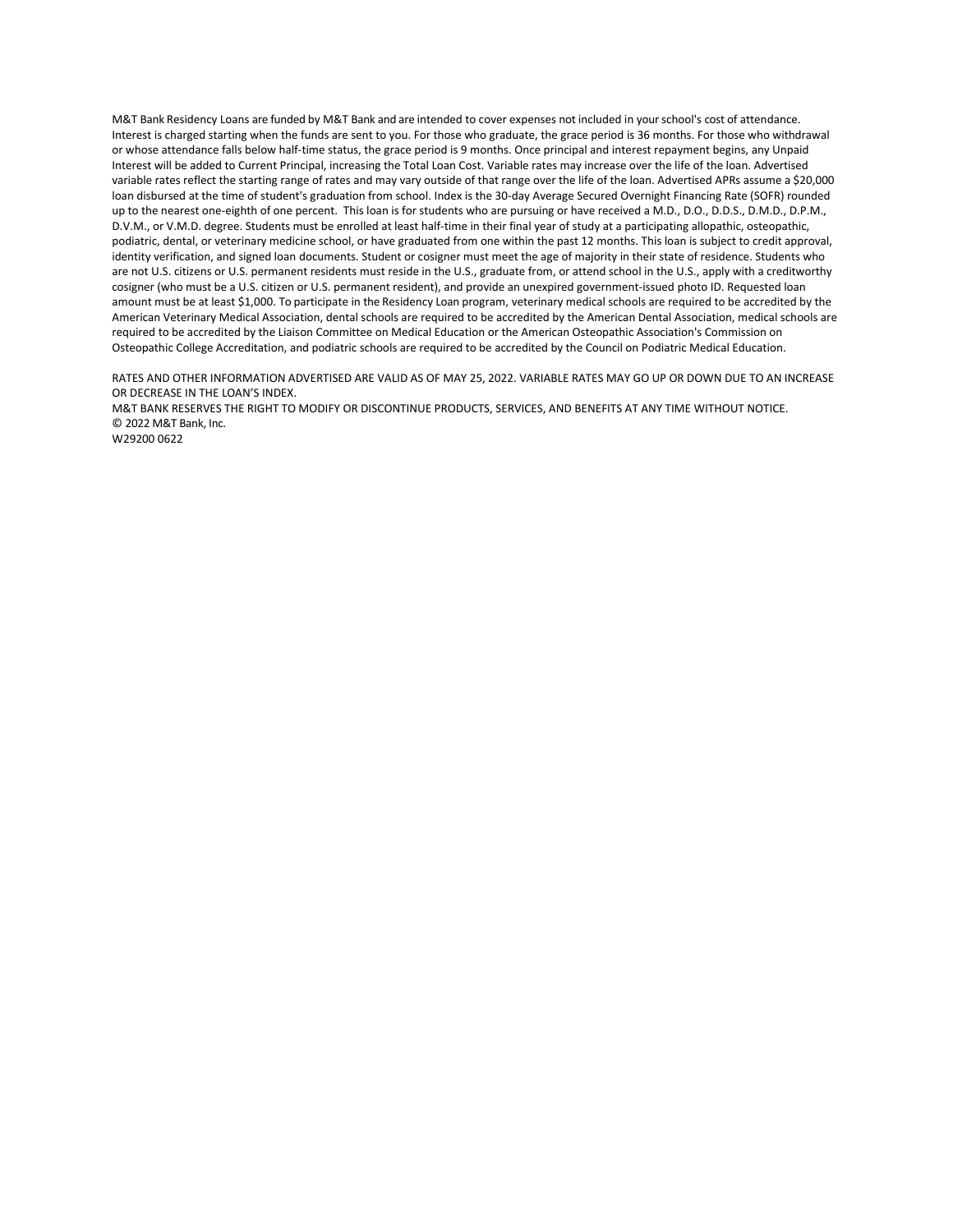## M&T Bank Residency Loan

How a loan's cost is calculated

|                        |                                                                                                                                                                                              | <b>Low Loan</b><br><b>Cost Example</b> | <b>High Loan</b><br><b>Cost Example</b> |  |
|------------------------|----------------------------------------------------------------------------------------------------------------------------------------------------------------------------------------------|----------------------------------------|-----------------------------------------|--|
|                        | Your interest rate will be                                                                                                                                                                   | 6.25%<br>to                            | 10.63%                                  |  |
| <b>Fixed rate</b>      | After the interest rate is set, it will be fixed for the term of the loan.                                                                                                                   |                                        |                                         |  |
|                        |                                                                                                                                                                                              |                                        |                                         |  |
| <b>APR</b>             | Your annual percentage rate ("APR") will be                                                                                                                                                  | 6.11%                                  | 10.19%<br>to                            |  |
|                        | Assumes a \$10,000 loan, no disbursement fee, and 240 monthly payments beginning 36<br>months following graduation.                                                                          |                                        |                                         |  |
|                        |                                                                                                                                                                                              |                                        |                                         |  |
| Disbursement fee       | There are no disbursement fees.                                                                                                                                                              |                                        |                                         |  |
|                        | Loan amount example                                                                                                                                                                          | \$10,000.00                            |                                         |  |
| Loan amount            | The minimum loan amount is \$1,000. The maximum loan amount is \$30,000. The following<br>monthly payment amounts and Total Loan Cost are calculated using the loan amount<br>example above. |                                        |                                         |  |
| <b>Repayment Term</b>  | The maximum repayment term is 240 months. No payments are required until 36 months<br>after graduation, or 9 months after you cease to be enrolled at least half time.                       |                                        |                                         |  |
|                        | Your repayment schedule based on the above examples                                                                                                                                          | <b>Amount</b><br>#Pmts                 | # Pmts<br><b>Amount</b>                 |  |
| Repayment              | - During the grace period                                                                                                                                                                    | \$0.00<br>36                           | \$0.00<br>36                            |  |
| schedule               | - During the repayment period                                                                                                                                                                | \$86.99<br>239                         | \$133.22<br>238                         |  |
|                        | - Final payment                                                                                                                                                                              | \$47.22<br>$\mathbf{1}$                | \$88.14<br>$\mathbf{1}$                 |  |
| <b>Total Loan Cost</b> | Your Total Loan Cost based on above examples                                                                                                                                                 | \$31,794.50<br>\$20,837.83             |                                         |  |
|                        | You may prepay your loan at any time to reduce the Total Loan Cost.                                                                                                                          |                                        |                                         |  |
| Application fee        | No application fee.                                                                                                                                                                          |                                        |                                         |  |
| Late fees              | If a required monthly payment is 15 days past due, 5% of the past due payment will be<br>assessed, not to exceed \$25.                                                                       |                                        |                                         |  |